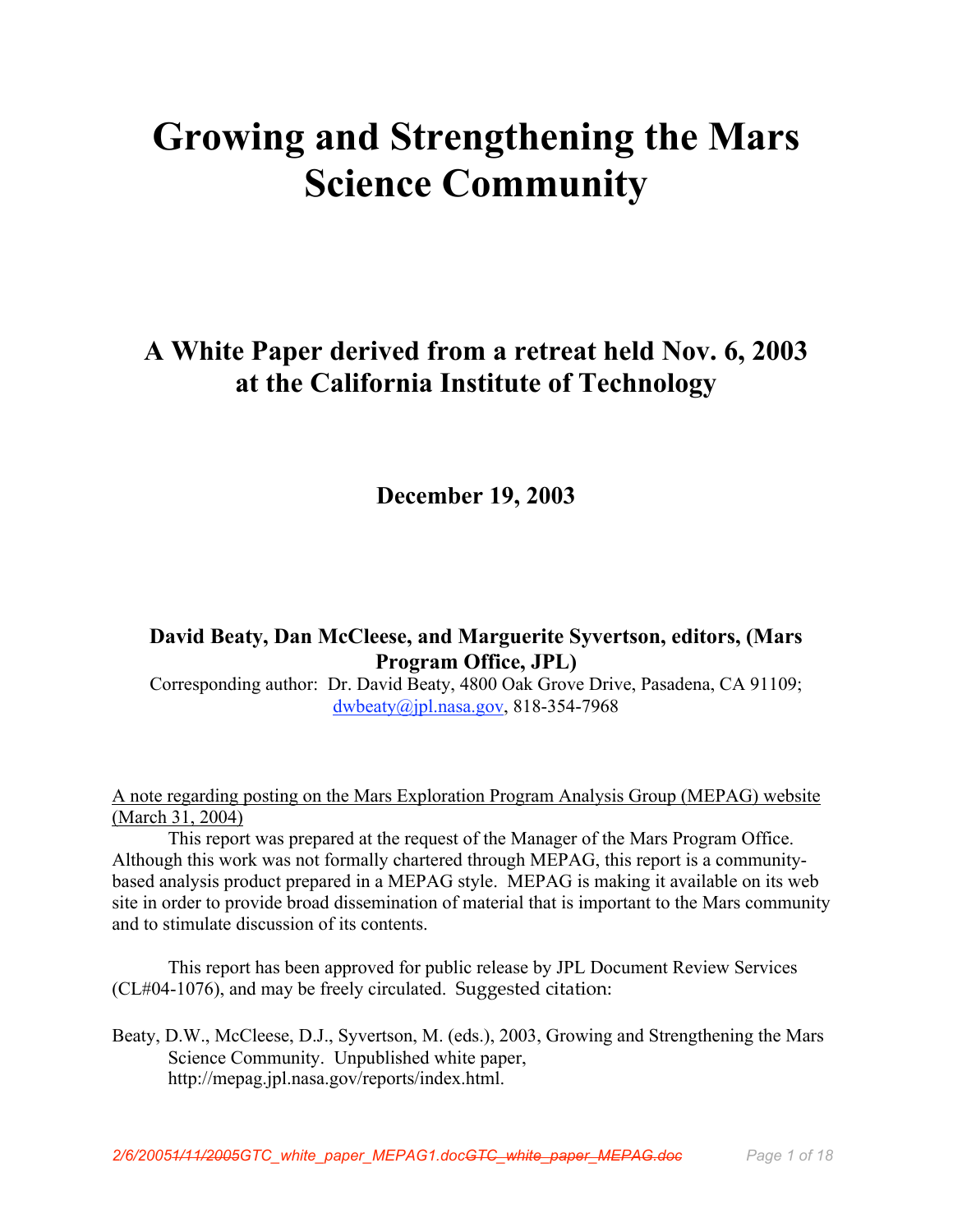#### Executive Summary

The early  $21<sup>st</sup>$  century promises to be a golden age for Mars exploration. A fleet of spacecraft is returning data at an exponentially increasing rate. Although these missions are sending back data that have and will revolutionize our scientific understanding of Mars, concerns have been raised about the size, composition, and overall health of the Mars scientific community. This report outlines some of the issues/concerns and possible solutions in this area, as voiced by a diverse cross-section of Mars scientists attending a one-day retreat at Caltech on November 6, 2003.

The concerns related to the potential growth and overall strength of the Mars science community, in priority order, were grouped in the following categories:

- − Financial sufficiency for individual scientists
- − Opportunity for involvement in Mars flight missions
- − Quality of interdisciplinary research
- − Access to mission data and the results of research
- − The number and degree of self-sufficiency of early-career scientists
- − Engagement of potential future scientists

Thirteen specific solutions to these issues/concerns were identified. Each of these solutions would have value, but there is a significant divergence of opinion within the participants of this retreat on the relative priorities. In general, however, the following solutions are considered to have the largest and most immediate impact. First of all, increased funding to the R&A programs will solve a great many problems. A low-cost solution that was strongly endorsed at this retreat is a resumption of the flight project student intern program. This was used very successfully on Viking, but has not been attempted since. Also of high priority are several issues relating to accessing and using Mars science information—this is currently a painful process which constitutes an unnecessary barrier to the entry of new scientists to the field. Finally, there are widespread strong feelings about improving the effectiveness of scientific public outreach, broadening the multi-disciplinary character of Mars science, and strengthening existing graduate education programs.

| <b>Table of contents</b>                                    |    |
|-------------------------------------------------------------|----|
| 1. Introduction                                             |    |
| A. Background                                               |    |
| B. Contributors                                             |    |
| C. The Specific Request                                     |    |
| 2. Issues/Concerns                                          |    |
| <b>3. Possible Solutions</b>                                |    |
| 4. Discussion                                               | 12 |
| <b>APPENDIX 1. List of Major Mars Universities in 2003.</b> | 17 |
| <b>APPENDIX 2. Expected Data Volumes from past and</b>      |    |
| planned Mars Missions.                                      |    |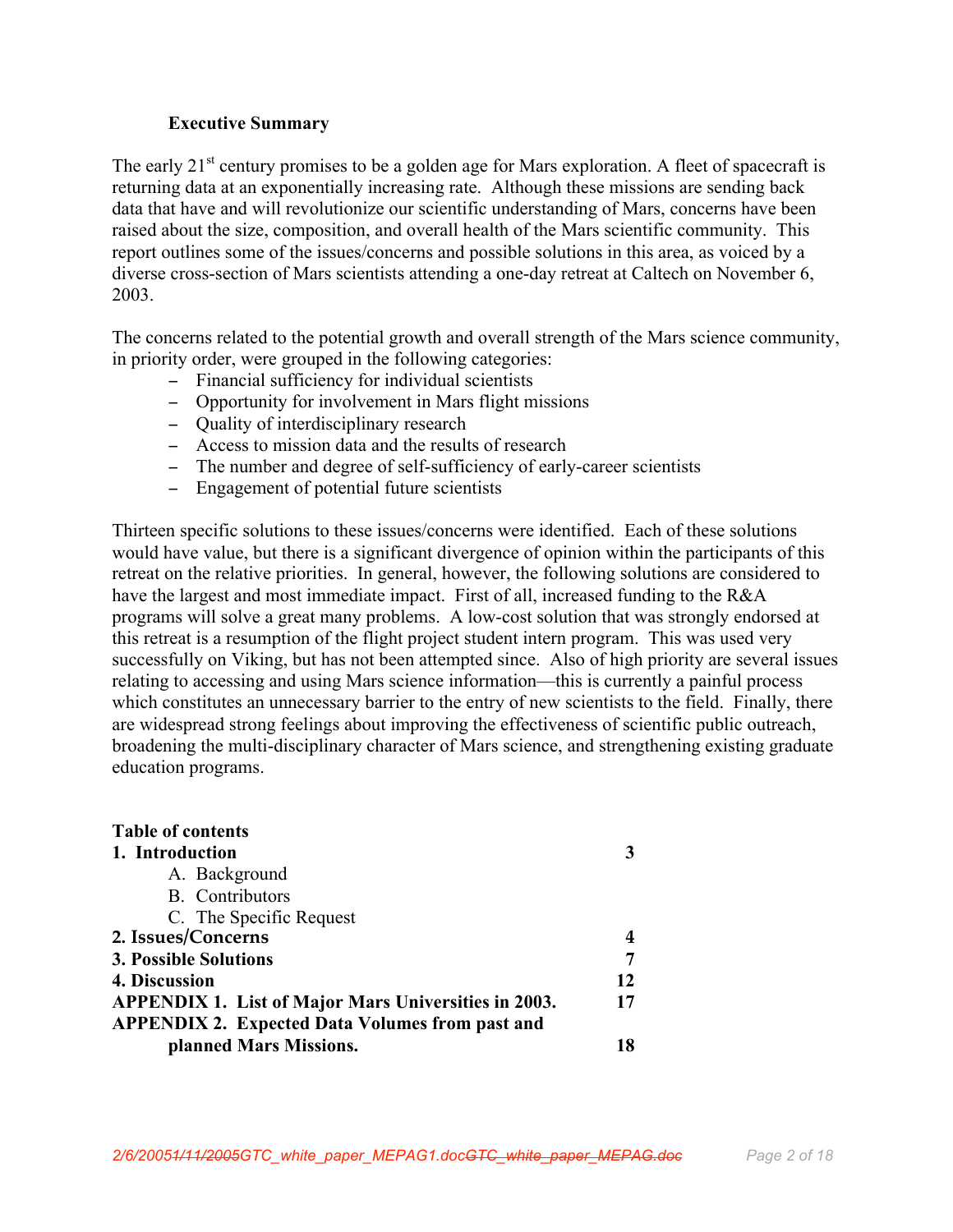#### 1. INTRODUCTION:

#### A. Background

Since the advent of regular periodic missions to Mars starting in the 1990's (Mars Observer, Mars Pathfinder, Mars Global Surveyor, Mars Odyssey, Mars Exploration Rovers), perceptions of the planet have change dramatically. Conceptual and numerical models of ancient and recent Mars have been overturned by new measurements performed on these missions. Clearly, we are at an exciting juncture in understanding Mars and the potential that it was once habitable. The level of support of, and public interest in, NASA's Mars missions has also increased dramatically. Exploration of Mars is anticipated to continue at this level of through this decade, and initial plans are in place to continue this exploration program into the next decade. NASA's Mars exploration program is multi-disciplinary, as it must be to achieve the broad and critical scientific goals (understanding Life, Climate, Geology and the issues associated with Preparing for Humans).

Achieving these goals will require the expertise and support of a large, scientifically diverse community of researchers from a deep cross section of the Nation's finest institutions. A key strategic question, therefore, is whether the science population needed for future success will be in place when the future arrives. Concern has been raised that the present scientific population is aging, the training of potential replacements is unpredictable and possibly inadequate, and promising young scientists may not find career paths in the Mars program sufficiently attractive. The breadth and number of science disciplines involved in Mars exploration is also difficult to develop and maintain, and it has been especially difficult to achieve a desirable level of human diversity in the Mars program. As if to emphasize these challenges, our missions to Mars are becoming much more capable and the rate of data return is increasing exponentially -- the next planned mission, the Mars Reconnaissance Orbiter, will return an order of magnitude more data during its lifetime than all previous missions combined.

To consider these challenges, the Mars Exploration Program (MEP) convened a group of scientists and students of planetary science in a retreat at which the specific issues were identified and possible solutions were investigated. The retreat was held on November 6, 2003, at the California Institute of Technology. The purpose of the retreat was to evaluate these issues from the perspective of a representative set of scientists who are actively involved the Mars research. The output of the group, necessarily, represents the perspective of only one cross section of the science community.

Participants in the retreat were from a diverse group of scientists in various kinds of institutions involved in Mars research. Senior, mid-, and early-career scientists and graduate students were involved from a variety of scientific disciplines.

#### B. Contributors

#### Table 1. Contributors to the "Growing the Community" retreat, 11-06-03

| Name          | <b>Affiliation</b>           | Employment           |
|---------------|------------------------------|----------------------|
| Arvidson, Ray | <b>Washington University</b> | University professor |
| Garvin, James | NASA/HO                      | Program science      |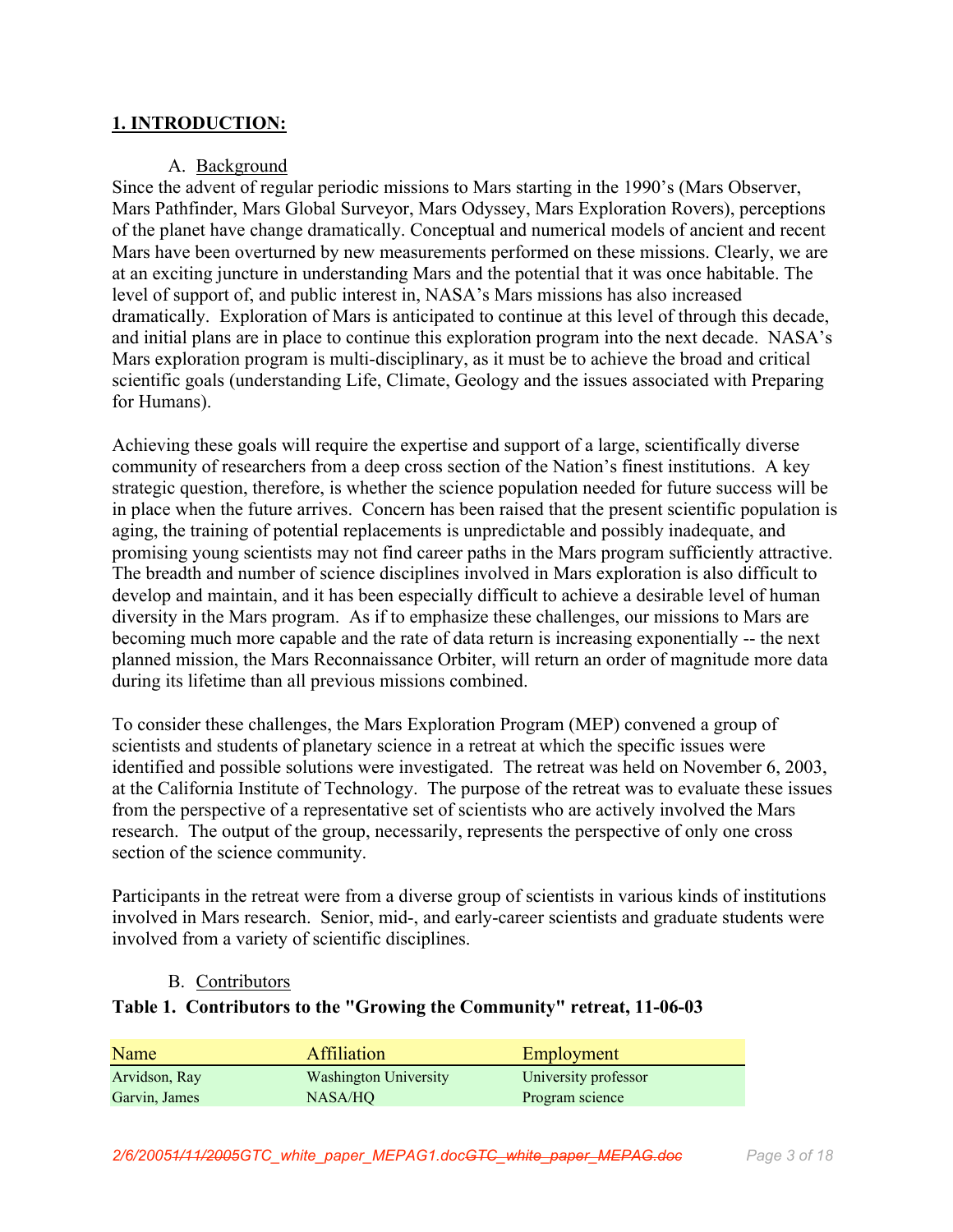| Gilmore, Martha       | <b>Wesleyan University</b>      | University professor    |
|-----------------------|---------------------------------|-------------------------|
| Head, Jim             | <b>Brown University</b>         | University professor    |
| Kieffer, Hugh         | <b>USGS</b> (Retired)           | Research scientist      |
| Leshin, Laurie        | <b>Arizona State University</b> | University professor    |
| McConnochie, Tim      | <b>Cornell University</b>       | Graduate student        |
| Mischna, Michael      | <b>UCLA</b>                     | Graduate student        |
| Paige, David          | <b>UCLA</b>                     | University professor    |
| Rothschild, Lynn      | <b>NASA/ARC</b>                 | Research scientist      |
| Saunders, Steve       | NASA/HO                         | Program management      |
| Schaller, Emily       | Caltech                         | Graduate student        |
| Stansbery, Eileen     | NASA/JSC                        | Field Center management |
| Vasavada, Ashwin      | <b>UCLA</b>                     | University professor    |
|                       |                                 |                         |
| Conveners             |                                 |                         |
| Beaty, David          | Mars Program Office             | Program management      |
| McCleese, Dan         | Mars Program Office             | Program science         |
| Syvertson, Marguerite | Mars Program Office             | Program support         |

#### C. The specific request of the participants:

The discussion prompt was specifically phrased as follows:

- What are the issues/concerns with the current and projected size and composition of the Mars science community? Some questions/assertions that have been posed include
	- − Do we have enough capacity to analyze and interpret the growing number and volume of martian data sets?
	- − Is the human diversity of the Mars science population sufficient?
- What are some possible solutions to address the issues identified?
	- − How can we develop a pipeline of new scientists into the Mars program?

The retreat started with the following assumptions:

- A. The future program for Mars exploration will proceed as currently planned.
- B. Mars exploration will benefit from additional scientists
	- a. Scientists of all levels of achievement
	- b. Population of interest includes undergrads through senior researchers
- C. Scientific disciplines need to be rebalanced among and within existing research topics:
	- a. Disciplines (e.g Geology, Astrobiology, Meteorology, Aeronomy, others)
	- b. Cross-cutting research topics (Instruments, Data Analysis and Interpretation, Numerical Modeling)
- D. Code S is motivated to act in order to grow and strengthen the Mars science community. Funds for this purpose exist (within reason).

# 2. ISSUES AND CONCERNS IDENTIFIED

The retreat explored a wide range of issues, as is appropriate for a problem of this complexity. However, in order to produce logical and implementable solutions, the most important issues and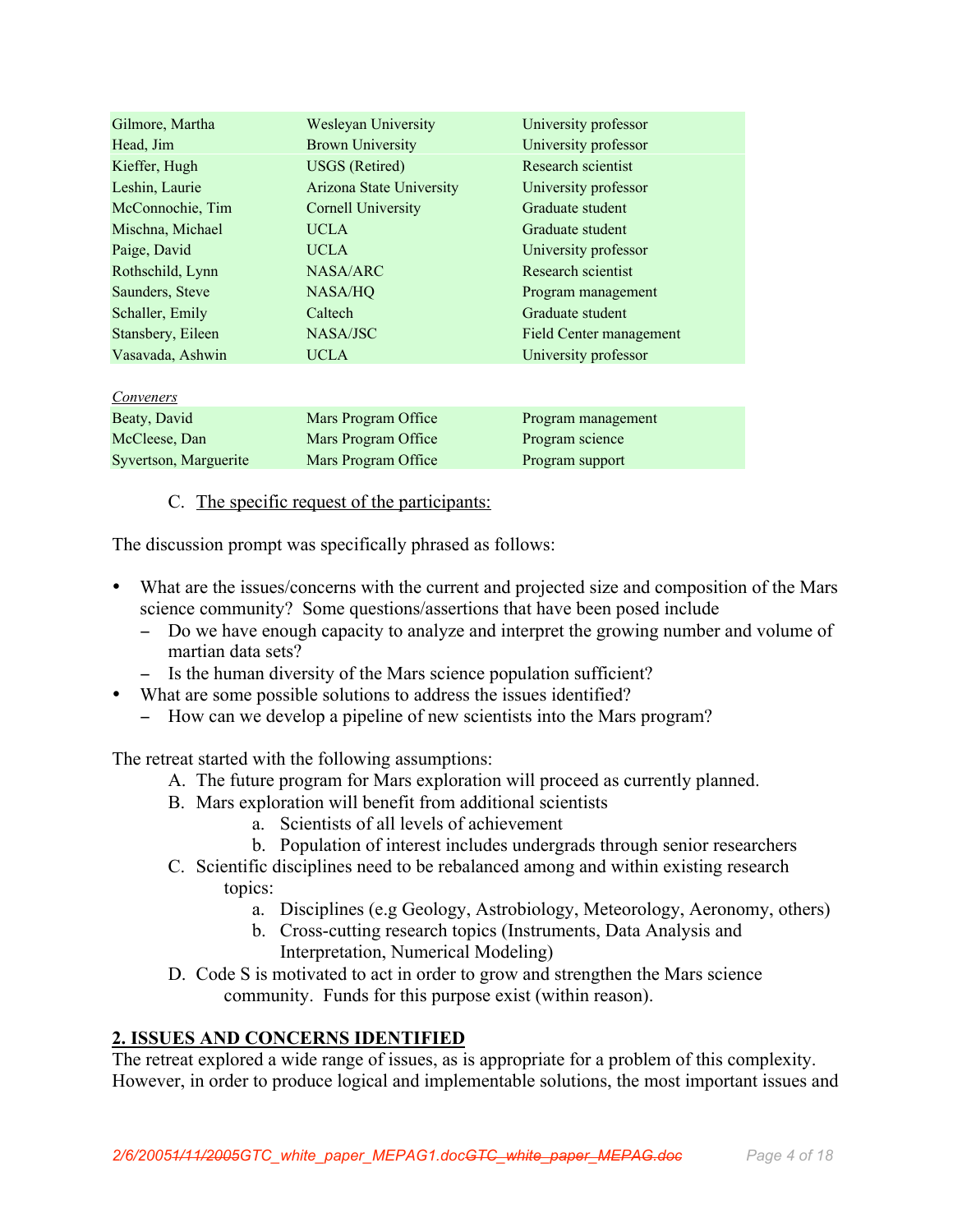concerns were grouped into the following six categories, which are listed in descending priority order.

# A. Financial sufficiency for individual scientists

Many scientists, even those who are well-established, are concerned that NASA funding in Mars research is inadequate to sustain a career. This perception applies both to scientists who are trying to work full-time in the Mars program, as well as those whose intent is to be supported by NASA to work only part-time, e.g. faculty. A point that is difficult to over emphasize is that the perceptions of the established researchers impact recruiting and retaining new research talent. The younger participants in the retreat made two critical points: 1) The size of Mars grants is small enough that it requires winning several in order to remain solvent (and the risk of not having enough successful proposals will have consequences to the individual scientist); and 2) the challenges of achieving a satisfactory foundation of salary support are sufficiently severe that those with other attractive options frequently choose them. An adverse selection process applies here, since the people with attractive alternatives are those with the most talent.

Aspects of this concern include:

- − There is an attitude of skepticism, or even cynicism, by some scientists regarding the long-range stability of NASA's funding of Mars research. The need for job security by individual scientists is a genuine issue. In the span of experience of this group, this has a gender-related effect, and it has caused many promising female scientists to either leave or avoid the field.
- − Because of the way NASA is funded, it cannot make long-range commitments to Mars or any given target of exploration. However, individual scientists must make decades-long commitments if they are to be successful in their career.
- − Retention of the present Mars community cannot be assumed.
- − For scientists working part-time on Mars, the required level of engagement is much greater than the funding that is currently available.

# B. Opportunity for involvement in Mars flight missions

There is insufficient opportunity to participate in NASA's flight missions, especially by young scientists. This is NASA's best opportunity to engage and inspire people, and we are not taking full advantage of its potential.

- − Viking is an example of a project that has had long lasting benefit through its vigorous student intern program. This success story has not been repeated.
- − Participating scientists are currently added too late to flight teams to allow for student and young scientist training opportunities
- − The membership of flight teams is not sufficiently flexible. For example, it is not currently possible for teams to be finalized after selection.

# C. Quality of interdisciplinary research

The Mars science community needs to increase its multi-disciplinary approach to Mars science.

- − We need to increase our ability to pull in scientists who are not Mars specialists.
- − Inter-disciplinary collaboration is insufficient at present to address the scientific problems involving intersections of geology, biology and climatology inherent in the study of Mars.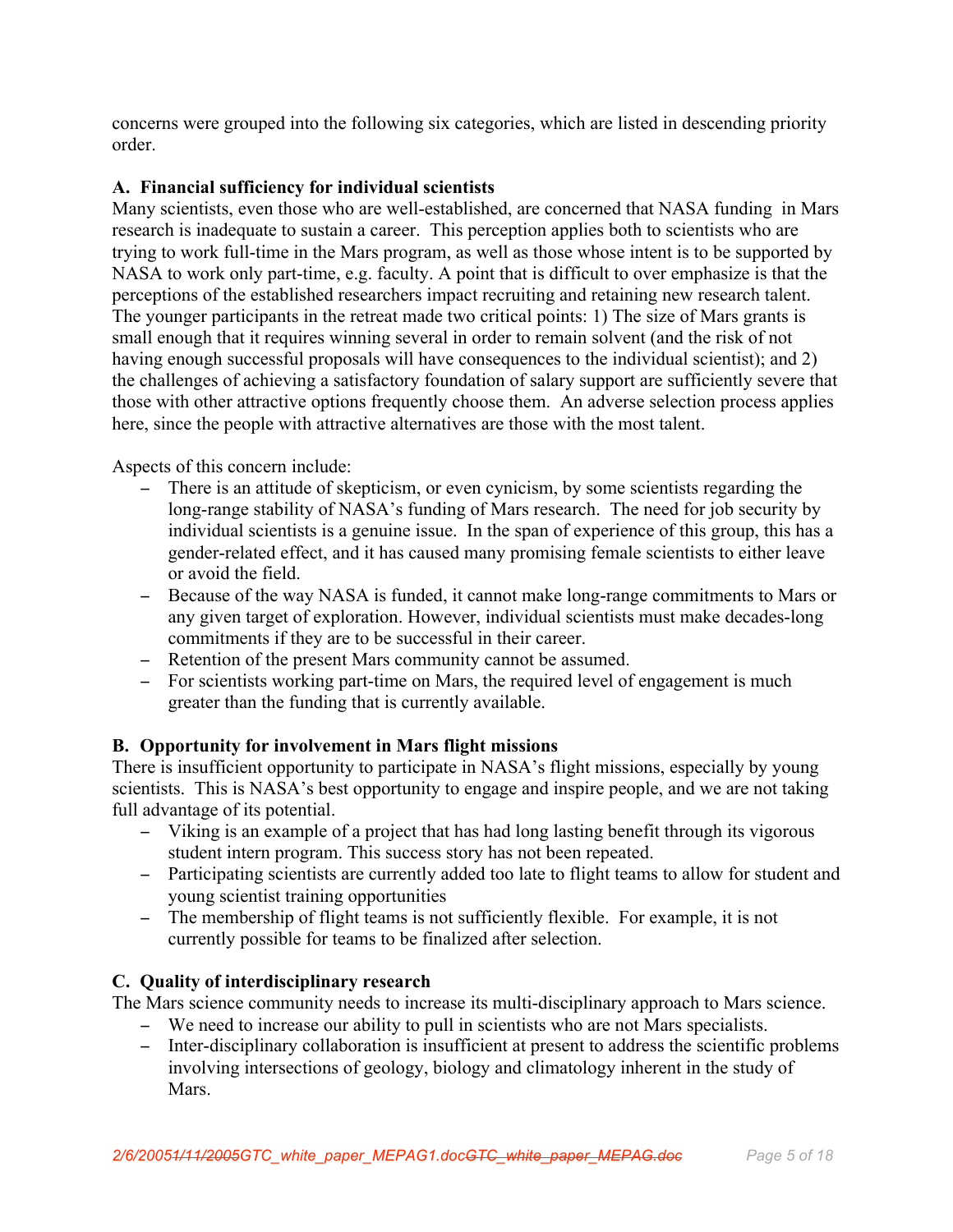- − A potential exception to this assessment is the Astrobiology Institute, which is wellpositioned to undertake interdisciplinary research. However, the Institute's membership has been poorly integrated with the traditional Mars community.
- − There is a perception that interdisciplinary research may offer an entrée to improving ethnic diversity by extending the reach of the Mars Program.

#### D. Access to mission data and the results of research

Management of scientific information is already a major issue in the Mars Program. Inadequate access to mission data constitutes a significant barrier to the addition of new scientists to the Mars science community. Issues in this area raised at the retreat include:

- − Researchers not yet established in the field or not part of a flight team have great difficulty getting their hands on data from Mars missions. This problem increases geometrically when multiple data sets are needed.
- − The lack of shared software tools for accessing and manipulating raw and processed data means that every individual must create his or her own tools. The cost, in time and money, of software development presents a significant barrier to new researchers.
- − Data sets and products, such as cartography and ISIS efforts at the USGS in Flagstaff, are currently decoupled from the PDS – PDS is the advertised entry point for researchers needing Mars data. Frequently, incompatible data formats are encountered.
- − The current pace of Mars science has no parallel since the Apollo program. There needs to be procedures for timely communication among scientists who either are involved in Mars science, or who would like to get involved, regarding results. Publication times are currently so long as to constitute a significant barrier.
- − Successful MDAP and RA proposals promise derived products that will be made available to the community through the PDS. However, experience shows that few PIs are following through on their promises.

# E. The number and degree of self-sufficiency of early-career scientists

Between the time of their departure from a university (after either a PhD or a post-doc) and the time of their first success in grant competition, a young scientist is most vulnerable. This period can last many years, and many innovative people are lost to science in this stage. By virtue of their experience, senior scientists are more capable than the junior scientists -- young scientists are at a severe disadvantage in direct head-to-head competition.

- − In some scientific programs, young scientists are entering the competitive environment without either the breadth and depth of knowledge and experience that NASA currently requires of Mars researchers
- − Students know little of it and young scientists do not understand NASA's proposal process.

#### F. Engagement of potential future scientists

Current outreach strategy communicates the Mars message to the average student. This strategy is valuable for its impact on the voting public, but it does not generate a pipeline of scientists feeding the Mars program. NASA also must work to engage students (at all levels) who have that special spark or interest in science. Aspects of this issue raised in discussion included: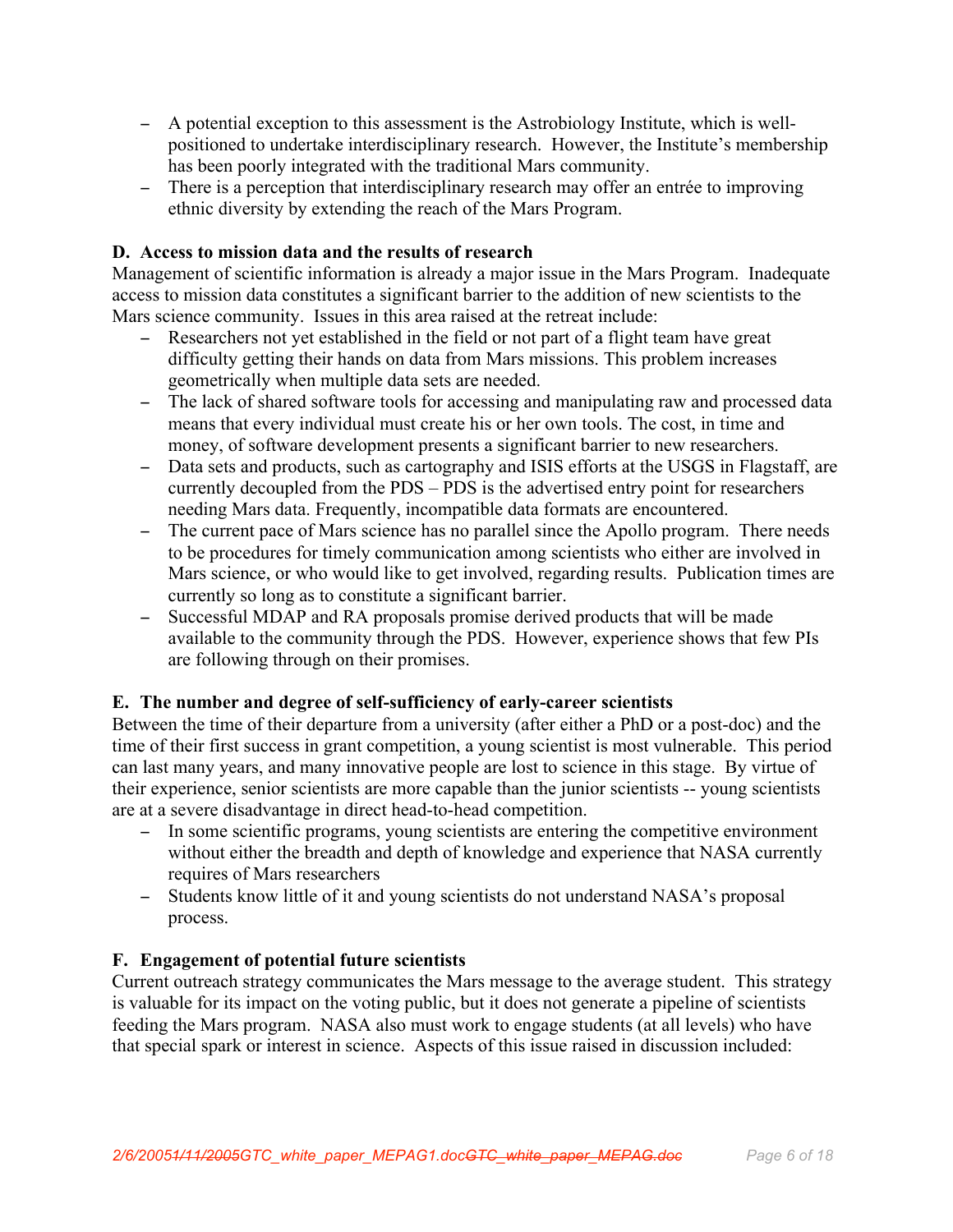- − As undergrads make their choices among possible majors they are unaware that planetary science, much less Mars science, even exists. The students and young scientists participating in our retreat spoke of discovering planetary science "by accident".
- − It is evident that Mars science does not have a meaningful presence at our colleges and universities. There are only about a dozen universities who are seriously involved in Mars research, and perhaps only about twice that number who are involved at all.
- − One consequence of focusing outreach on the average student is that ethnic diversity among scientists suffers.

# 3. POSSIBLE SOLUTIONS:

In the retreat, our discussion of issues and concerns was very wide-ranging. In discussing possible solutions, for each problem area identified above, we attempted to identify a few solutions that may have a significant impact and which could be set in motion most easily. In many instances, this process led to focusing on the problems that have feasible, actionable solutions. Our goal, then, is to trigger some initial progress on these issues. At some point in the future, further work on the details will be needed, and follow-up monitoring and metrics are essential.

# ISSUE A. Financial sufficiency for individual scientists

Solution Summary: Enhance the existing R&A programs, increase the size of the awards, increase the number of years of the awards.

Proposed Solution #1. Enhance existing R&A programs. We believe that the growth and future strength of the Mars science community depend critically upon the perception within *academia* (the SOLE source of scientists) that NASA supports science and a diverse group of scientists. Application of stable funding to pursue basic research and data analysis, distinct from the activities of flight projects, is the most visible and dramatic evidence of that commitment.

Scientists pursuing lab experiments, field studies, theoretical work, and curiosity-driven (as distinct to mission-driven) research provide depth and context for our investigations of Mars. It is quite evident that this community of scientists is the very reservoir of people and source of discoveries that, in turn define, flight projects.

- − The size of monetary **awards for research** should be increased, using as a guide NASA's astrophysics and Earth R&A programs. The Mars and Solar System Science Programs must tackle *grant* size if their programs are to become attractive.
- − The duration of the awards should be increased, if possible.
- − Increase confidence within academia in the 'bread-and-butter' research *grants* by increasing the funding allocated to R&A and Mars data analysis programs.

But this should not be viewed as a separate endeavor.

# ISSUE B. Increase opportunity for involvement in Mars flight missions Solution Summary: Student intern program for Mars missions.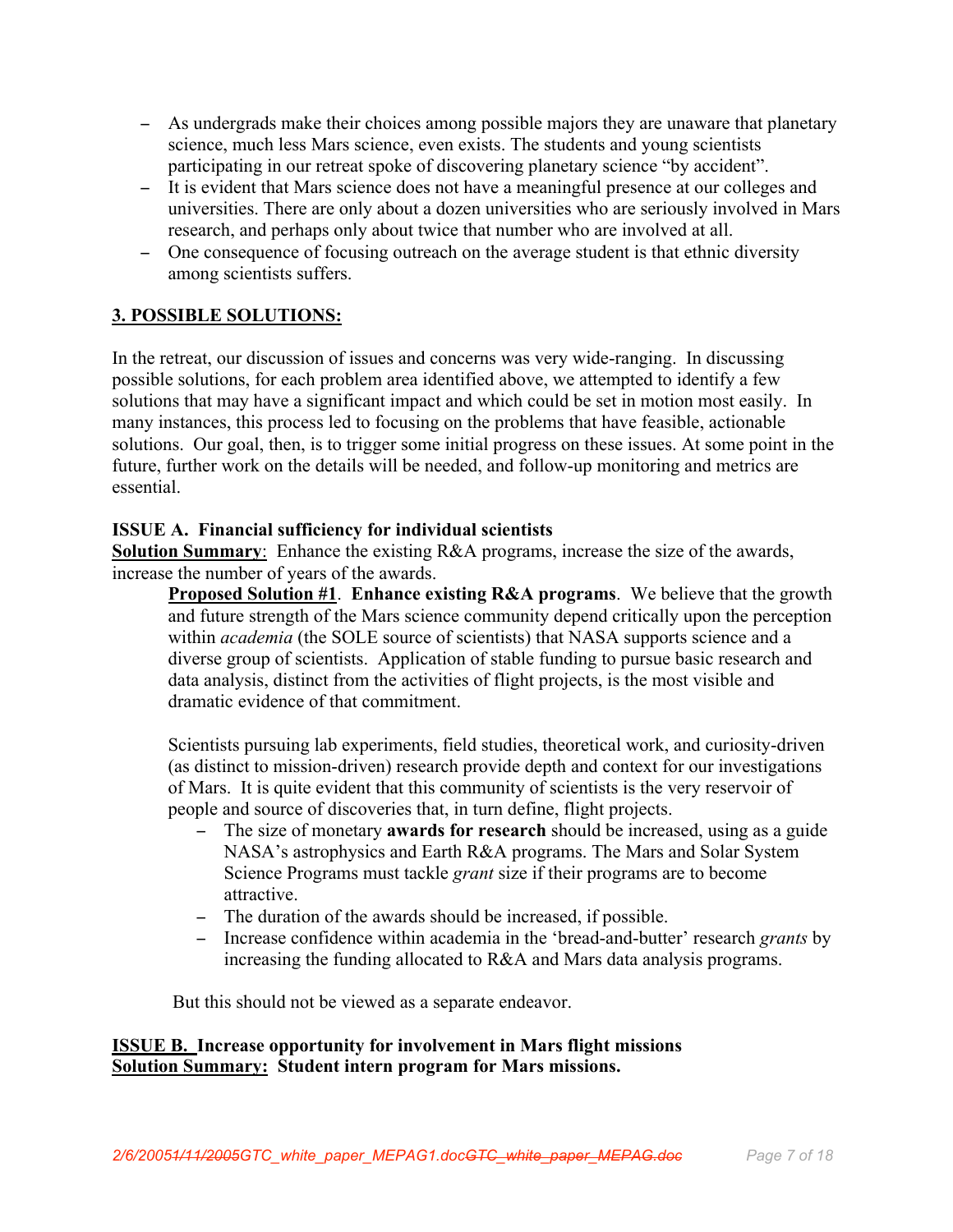Proposed Solution #2. Following the model developed by Viking, NASA should create an intern program for Mars missions and make this intern program a formal part of future missions, including MRO. A surprising number of the leaders of the Mars exploration program today were Viking interns. Many of them feel that the Viking experience was the highlight of their career.

- Students and established, but inexperienced scientists can be made interns associated with science, development, and operations teams for periods long enough that they become productive contributors. Internships that are less than a full-time month are unlikely to be very valuable and will be a net drain on the host team.
- − In such an intern program, we believe it would be valuable to establish selection criteria that expand the human diversity of the Mars science community.
- − Interns must be welcomed and hosted by flight projects. Full incorporation of interns in to working teams is essential to the success of the Mars Intern Program.
- − Selection of interns should be via Code S. All candidates should prepare a proposal. Students will gain very valuable experience writing proposals.

#### ISSUE C. Increase interdisciplinary research

# Solution Summary: Convene technical workshops and symposia, interdisciplinary NRAs, extended visits by established Mars scientists.

While the majority of missions flown in the Mars Program over the past 10-years have focused on remote sensing, during the next two decades of the Mars program the importance of rovers and laboratories on the surface will be greatly amplified. We will be in the middle phase of the sequential exploration strategy described by MEPAG with the phrase, "seek, in-situ, sample". This phase of exploration requires advancements in in-situ geochemical and biochemical analysis techniques that rely on improved understanding of the martian surface. Additionally, the infrastructure and expertise for analysis of returned samples is not yet within the Mars program or in planetary science more generally. Non-planetary scientists offer to the Mars Program fresh and innovative perspectives and critical research skills. The advent of the Astrobiology program is a current example of the benefits of the marriage between Earth and planetary scientists.

- − Proposed Solution #3. Convene technical workshops and symposia that bring Mars scientists together with terrestrial researchers on timely topics.
- A recent example of this is the Mars Polar Conference sponsored by LPI that attracted terrestrial polar researchers. Workshops that include field experience are critical for better understanding of surface processes. Mars scientists should also be encouraged to convene special sessions for planetary conferences and to contribute papers to conferences that typically do not include planetary research, e.g. the International Geoscience and Remote Sensing Symposium (IGARSS).

**Proposed Solution #4.** Encourage collaborations by adding interdisciplinary research NASA NRAs. Call for investigations involving researchers from multiple disciplines.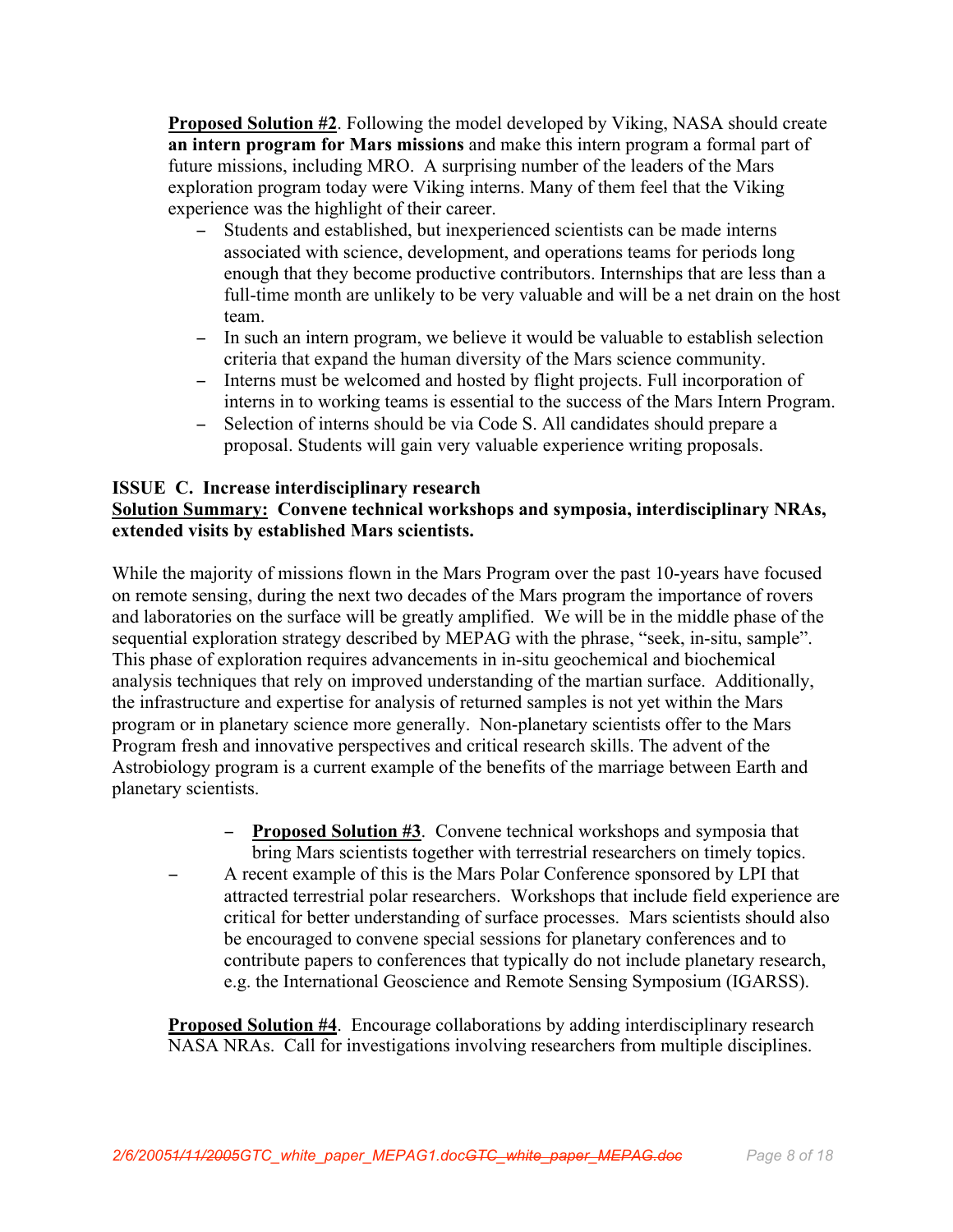**Possible Solution #5.** Support extended visits by Mars scientists to academic departments and NASA Centers that emphasize sciences other than planetary. This could be accomplished using as a model the JOI/USAAC (Joint Oceanographic Institute Distinguished Lecturer Series) that sends scientists to undergraduate and graduate institutions to discuss results of the Ocean Drilling Program (http://www.joiscience.org/USSSP/DLS/DLS.html). Imbedding Mars scientists in nonplanetary institutions will help to draw new scientists into our programs, as well as broaden the base of research for the visitors themselves.

# ISSUE D. Improve the science community's access to mission data and the results of research

Solution Summary: Support expert development of user-friendly software tools for handling, displaying and intercomparing data acquired by flight instruments. Improve the access to and timeliness of the publication of results from Mars research.

Remove the barriers to accessing and utilizing Mars mission data sets that currently exist for those who are considering Mars as a research career. Provide the software tools and standardized data formats needed by non-specialists to handle data available today and those very large volumes of Mars data to come from future missions. Archival of instrument data in the PDS is insufficient, but investments in utilities for handling data can readily transform PDS into a source of information about Mars.

Possible Solution #6. In the near term, support through MDAP and CDP (Critical Data Products Initiative) reconciling pointing and timing discrepancies that currently make it difficult to geometrically register Mars datasets. Establish and require application of uniform standards for data labels, geometry and other ancillary information by flight investigators, PDS and USGS.

**Possible Solution #7.** In the longer term, support the development of user-friendly software tools that enable many more researchers to access, analyze and interpret Mars data. Support portable well documented code libraries, as well as user-friendly interactive applications and web-based interfaces with data. Examples include: 1) geographic information systems that allow users to easily map, overlay, and intercompare datasets; 2) accurate, up to date online browsers that make it easier to find data; 3) expert systems that enable non-experts to apply standardized, peer-reviewed data analysis techniques in real time; 4) online modeling tools that allow wider use of model results and modeling capabilities by the Mars community. Tools should be developed primarily by active researchers, e.g. users, in the community with specialized knowledge and skills, supported by software architects.

**Possible Solution #8**. Establish a mechanism to publish Mars research in online journals to speed and broaden the dissemination of research results. This approach has helped other disciplines make great strides in this area. For example, the biomedical community has successfully created two open access *peer-reviewed* journals (http://biomedcentral.com and http://plos.org) that are supported by author publication fees. NASA should sponsor a pilot program to establish a Mars-specific, peer-reviewed,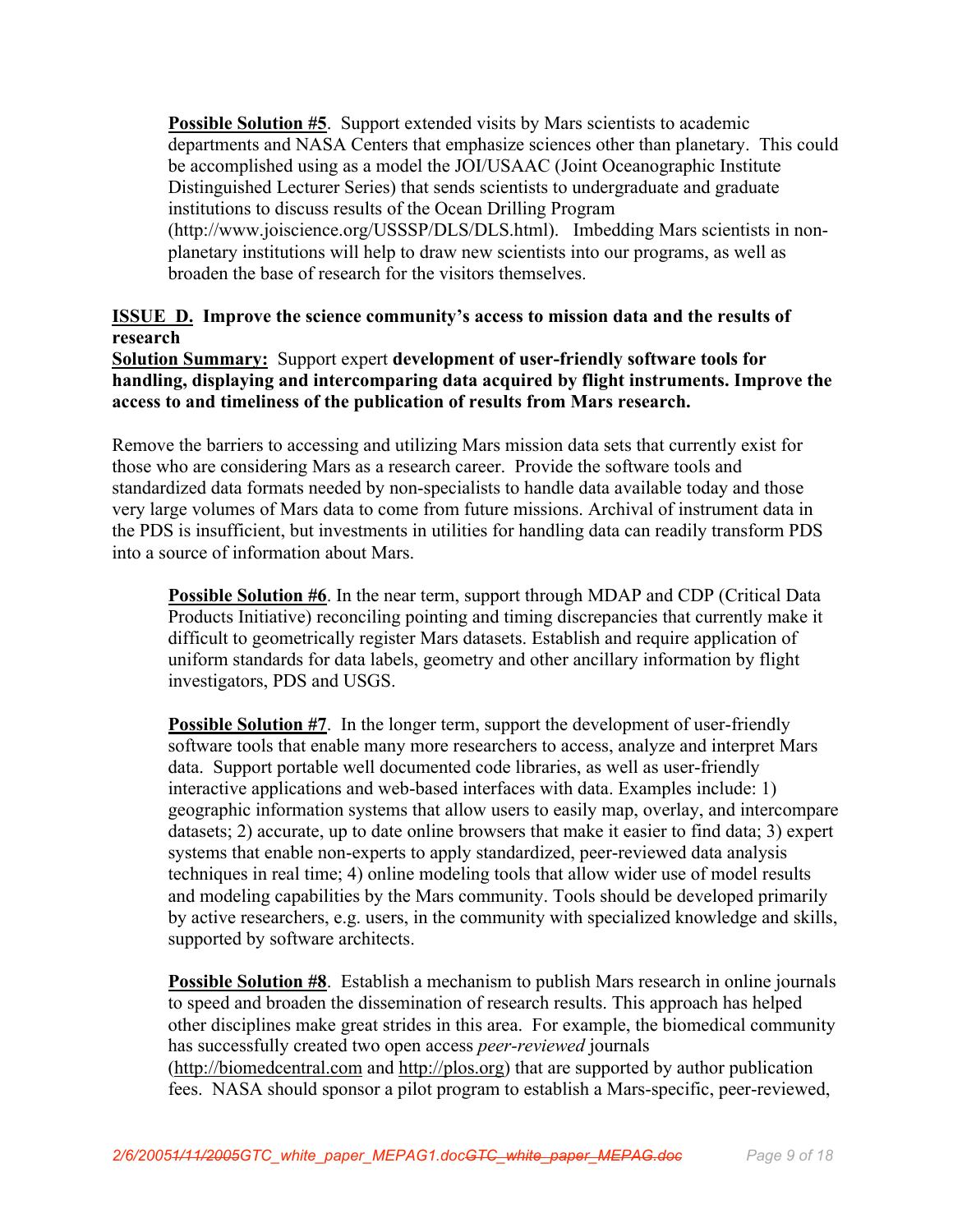open access online journal that offers rapid, peer-reviewed publication of in depth papers, and reach Mars scientists in a wide range of disciplines.

- − Posting preliminary results prior to peer-review could also be valuable. The Physics and Astrophysics communities have made effective use of a free, e-print server archive (http://arxiv.org) permitting rapid posting of non-peer reviewed papers, many of which are later published in peer reviewed journals.
- − In order for this solution to be valuable, we would need to ensure that we don't inadvertently end up encouraging the posting of half-baked and immature papers. It certainly isn't improving the quality of the next generation to make them think that they can just post their term papers as 'published' work. The peer-review process is an important part of verifying the quality of "publishable results".

## ISSUE E. The number, diversity, and degree of self-sufficiency of early-career scientists **Solution Summary:** Strengthen existing graduate programs, improve graduate selection criteria, and support cross-institution education, and training programs.

There are several issues with the pipeline delivering young scientists to new careers in competitively-based Mars science: The number of graduate programs which constitute the primary pipeline is limited—this impacts diversity, both intellectual and otherwise. In addition, the new scientists emerging from these programs have widely varying degrees of self sufficiency. Concerns may include not only the level of technical experience and ability (especially in highly specialized areas such as spectroscopy), but also competency in the processes necessary to function within NASA's funding system.

Appendix 1 lists the dozen major institutions that currently train the bulk of Mars scientists. NASA can meet its current challenge to strengthen and expand its Mars program by expanding its support for faculty and institutions that train Mars scientists. We would clearly improve the cultural and intellectual diversity of the Mars science community if additional institutions were able to join in the concentrated training of Mars scientists. A component of NASA's expanded support for training should a focus on the recruitment and training of females and underrepresented minorities in order to create a more diverse next generation population of Mars scientists.

Possible Solution #9. Strengthen the existing graduate programs. The graduate education environment is complex, and there are many different positive and negative influences on the faculty, the students, and the universities that affect their collective ability to deliver qualified additions to the Mars science community. Some suggestions for things that could be improved include:

− Develop proposal selection criteria for both missions and R&DA programs that specifically reward the involvement of young scientists, including graduate students, and especially females and minorities. It is important to teach the young scientists about the proposal process. However, under the current circumstances proposals in which professors and graduate students are the principals may be seen in peer review to likely be less productive than those from senior researchers and postdocs. Increased support for the NASA Graduate Student Research Program, and the initiation of a Mars-focused component of that program, would also be beneficial.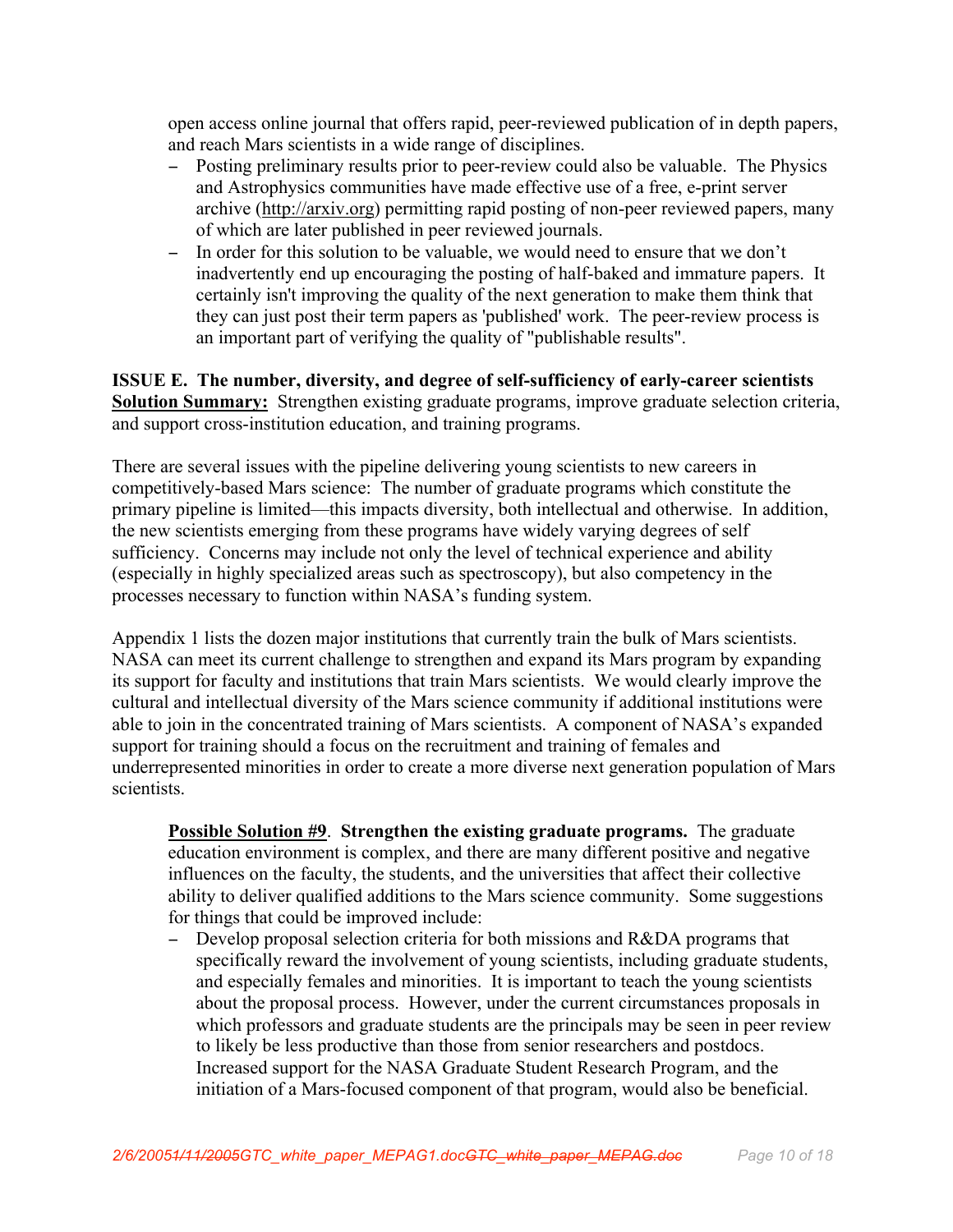- − In Mars research and analysis program proposal review criteria, introduce a category that is like the 'Cost-effectiveness category' that is along the lines of: "Importance in graduate education and mentoring of the next generation of scientists".
- − Add a "Young Postdoc/Mentor Program" where a young researcher can apply to work at an institution with a mentor for 1-3 years. This is potentially very important--it would help the person to get independent funding but be mentored as well.
- − Help fund the necessary support staff to maintain the graduate education pipeline. The Canadian National Science and Engineering Research Council has a grant category called Discovery Grants which includes funding for technical and support staff—this would be extraordinarily helpful.

**Possible Solution #10.** Form a rigorous, cross-institutional education and training program (tentatively dubbed "University of Mars") that would teach graduate-level students (and faculty) how to reduce, process and analyze the wide-range of spacecraft data soon to be returned from Mars. In order for this solution to be effective, it is critical that such a program be initiated as quickly as possible, potentially in summer 2004, in anticipation of the return of data from MRO and subsequent missions.

**Possible Solution #11.** As has been discussed in previous sections, student and young scientist involvement in spacecraft missions should be given a high priority by NASA. Such involvement should be encouraged in all stages of the process, from instrument development to mission science planning to returned data processing. A large fraction of scientific analysis of spacecraft data depends first on processing the data, a "menial" task often performed by graduate (and undergraduate) students. If students were involved in the early stages of the instrument development process -- in essence, teaching the students how the instrument works and preparing them to handle the type of data to be returned – the student's time would be far more productive, both for them and for the team to which they belong. Instrument PI's should be actively encouraged to include students and junior scientists on development teams not only for the sake of their own instrument, but also to train the "next generation" for the myriad considerations involved in the design and development of a spacecraft instrument.

In addition, there are existing "Presidential Young Investigator Awards" and other such grants which are available to the science community much broader than just Mars. We should root these out and get people to apply. Use program management to be sure that excellent new young planetary investigators are represented in the awards. Establish a "Post Doctoral researcher" component of the program or a "young assistant professor" component.

# G. ISSUE F. Reach out to potential future scientists Solution Summary: Improve EPO's reach to undergraduates.

Students with an aptitude for science and an early interest in Mars are often unaware of how to pursue this interest and are lost to other fields of research. For example, since planetary science and Mars research are conducted at only a very small number of academic institutions, only a tiny fraction of undergraduates have access to role models that might help them figure out how to pursue a Mars-related career path. Raising awareness about planetary science as a viable career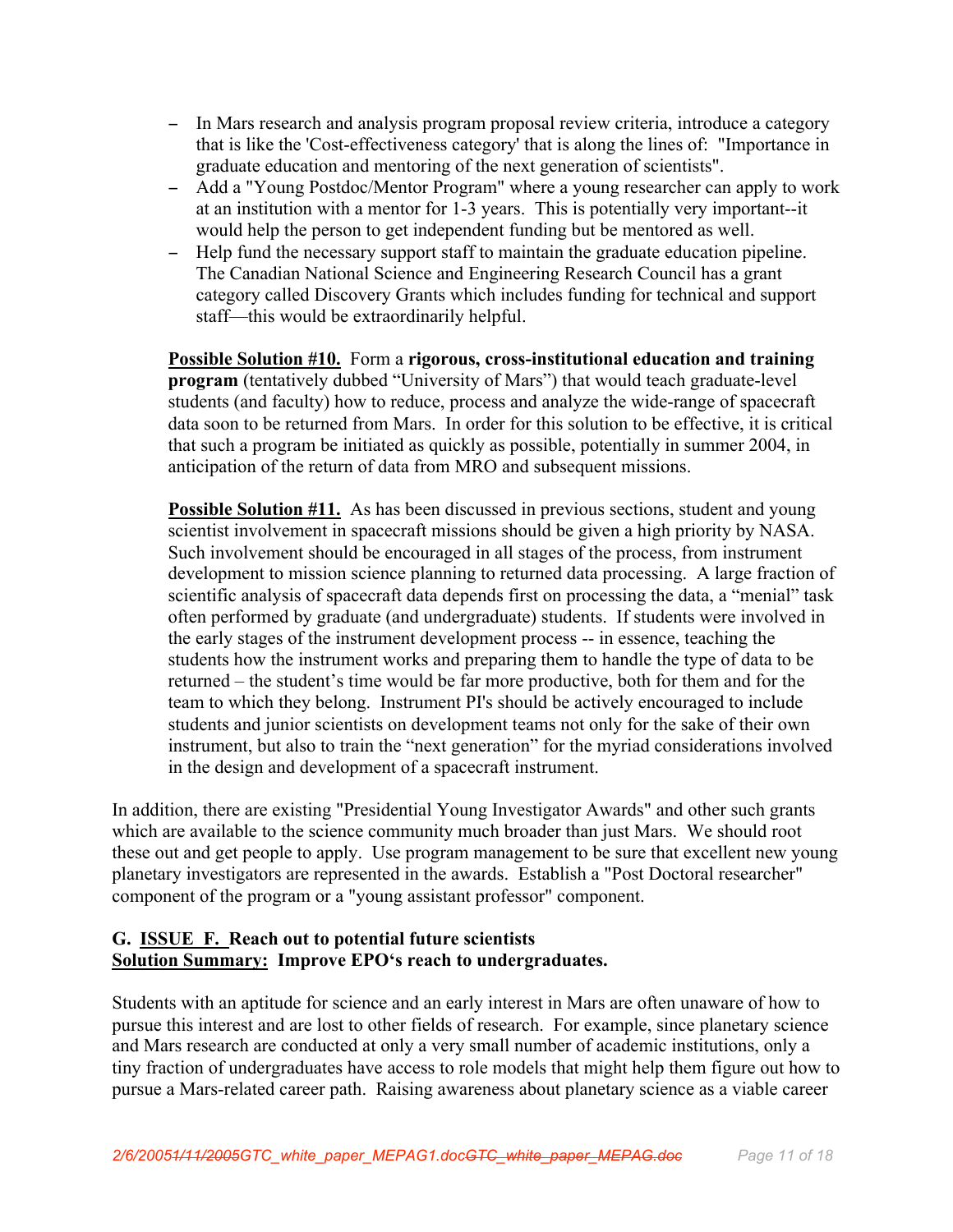must be a part of the Mars program's outreach strategy if the Mars science community is to be expanded and diversified.

Possible Solution #12. Create a specific element of Mars EPO that will reach future scientists at all levels - from K-12 students through undergraduates. Informative websites should be developed that lay out stepping stones at all levels leading to careers in Mars science. These websites should especially advertise Mars related summer internship programs such as the NASA Academy, NASA USRP and other programs available to undergraduates. In order to foster the interests of younger students, the Mars EPO effort should recruit current Mars scientists to lecture to K-12 science classes about their work. In addition, Mars EPO should actively support local science fairs by offering awards to Mars related student projects, and Mars researchers should be encouraged to participate in judging and mentoring of young students. Collaborations with existing television shows and networks that focus on science for students should also be pursued; potential partners include PBS's Dragonfly and RealScience! series, Discovery Kids, and NASA's Kids Science News Network. Museums with Mars programming should be encouraged to bring on student interns to be trained as explainers and develop new programming for their peers, such as the Association of Science and Technology Centers' YouthALIVE! program which involved underserved youth.

Proposed Solution #13. Develop a list of Mars experts who are willing to give undergraduate directed lectures and lecture series at institutions around the country. This would put planetary scientists in contact with scientifically motivated undergraduates. The speakers list should be *aggressively advertised* to science faculty nationwide. The lecturers would be strongly encouraged to discuss Mars related careers with their audiences, and should be provided with information on Mars and planetary science-related undergraduate research opportunities (e.g., PGGURP, Space Grant), as well as information on relevant graduate programs. Since most academic institutions have a limited amount of funding available for hosting guest lectures, support for lecturer travel and honoraria expenses would enhance the impact of this program by increasing the number and diversity of participating institutions.

# 4. DISCUSSION:

# *Comments on Ethnic and Gender Diversity in the Mars Program*

As is unfortunately the case with the science and engineering enterprise in almost all disciplines, the current Mars science community is unbalanced in gender, race, and cultural background relative to the make up of the citizens who fund the program. This is a symptom that has many causes. There is a linkage to many of the issues and concerns described above, but there are additional root causes that are endemic to American society. Lack of diversity means that the full potential of the workforce that could be brought to bear on these problems is not being realized.

We note that the participants in the retreat are experts in science (or are students of science), not experts in minority affairs, employment policy and law, affirmative action, or sociology. Thus we are neither in a position to offer a systematic, professional analysis in this area, nor are we in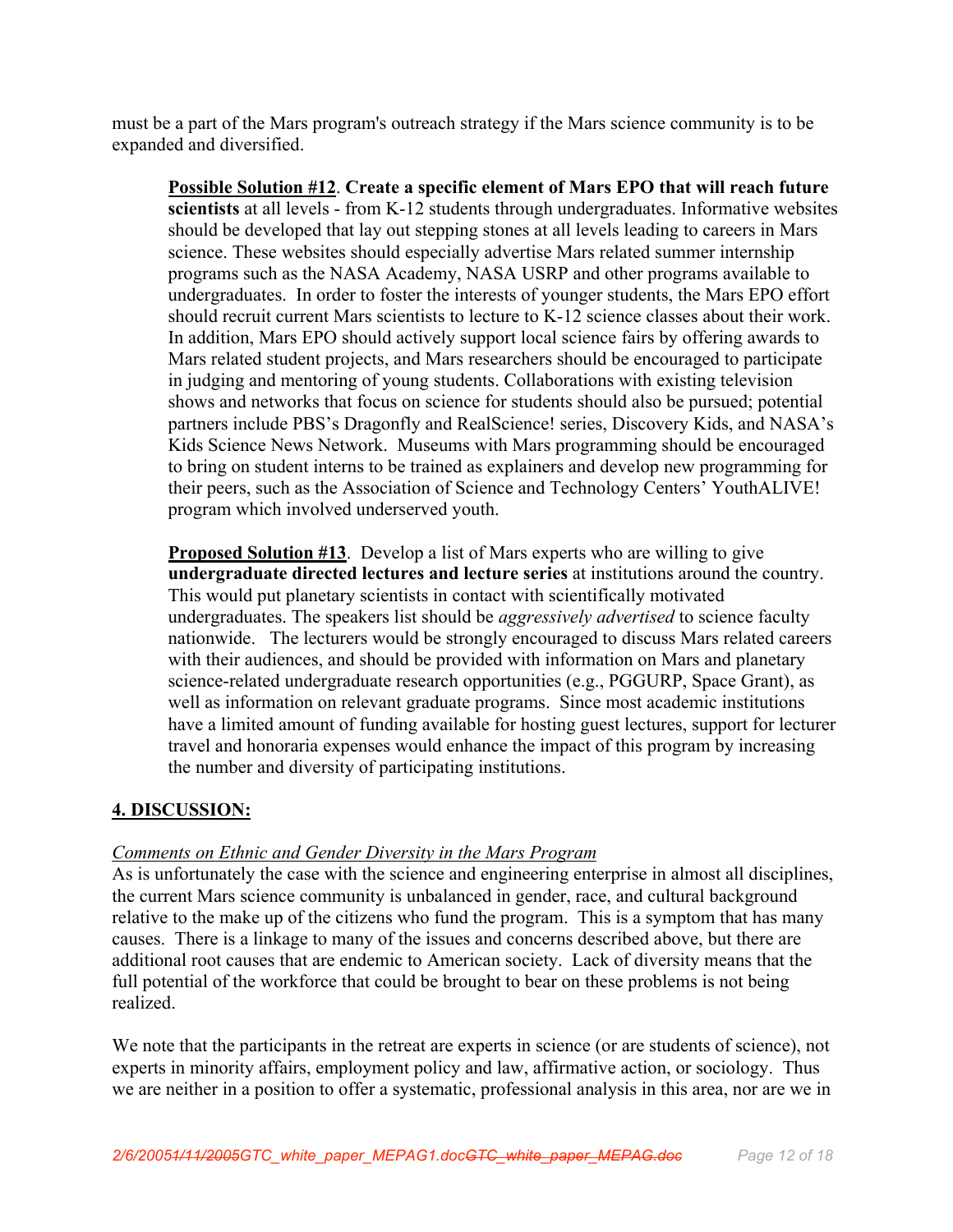a position to envision the full range of possible solutions for improving the human diversity of the science population. However, based on our personal experiences we offer the following simple suggestions.

Students could be introduced to scientist role models at an early age in elementary school through literacy programs such as ReadingFirst (a mandated Title 1 program) and Read Across America. These programs provide opportunities to engage students and to emphasize career options. A compilation of biographies could describe how specific scientists were drawn to the field and their school and career history; included could be associated activities/lessons that pertain to the scientists' fields of research. Later, middle school students could work with enhanced curricula in integrated science courses to encourage them to pursue more challenging and engaging science courses (moving them from a non-college to college track). In high school, students could intern with local colleges and universities, including Minority Serving Institutions (MSIs) that have partnered with leading Mars institutions (universities and NASA centers) in Mars research and mission proposals. University students at MSIs could intern with these lead institutions as a component of a partnered research or mission proposal. As part of these joint proposals, Mars scientists could spend time at MSIs over a few weeks to assist in the development of new laboratories or data analysis facilities.

Finally, broadening of the potential recruiting field and the interdisciplinary science approach to include agricultural schools, where MSIs often excel, would bring in experience in plant and soil sciences, life sciences, and molecular biology and attract a more diverse group of scientists than currently involved in traditionally Mars-focused research areas of physics, geology, and planetary science.

#### *Metrics are needed*

It is important that the current state (e.g. size, diversity) of the Mars science community be examined quantitatively and that future changes be tracked with carefully chosen metrics. In order to do this, it will be necessary to establish a specific definition of "the Mars science community", and to maintain this definition for several years. Obvious key issues are the distribution of age, gender, geography, race, and cultural diversity, as well as of course, scientific discipline.

Some of the issues associated with defining the Mars science community in a specific enough way that it can be tracked include:

- − The Mars science community can be split into two broad groups: Those who are working full-time on Mars science (i.e. those with no other source of funding), and those who have broader technical interests and a broader base of financial support (terrestrial, cosmochemistry, other planetary). Very substantial contributors to the Mars exploration program reside in both subsets. Do we count one or the other, or both?
- − Do we count support personnel (e.g. technicians) and graduate students, or only PIs?
- − Do we count only Mars-related scientists who are receiving money from NASA? Are there scientists making use of Mars data in research programs funded by other entities, and should they be counted?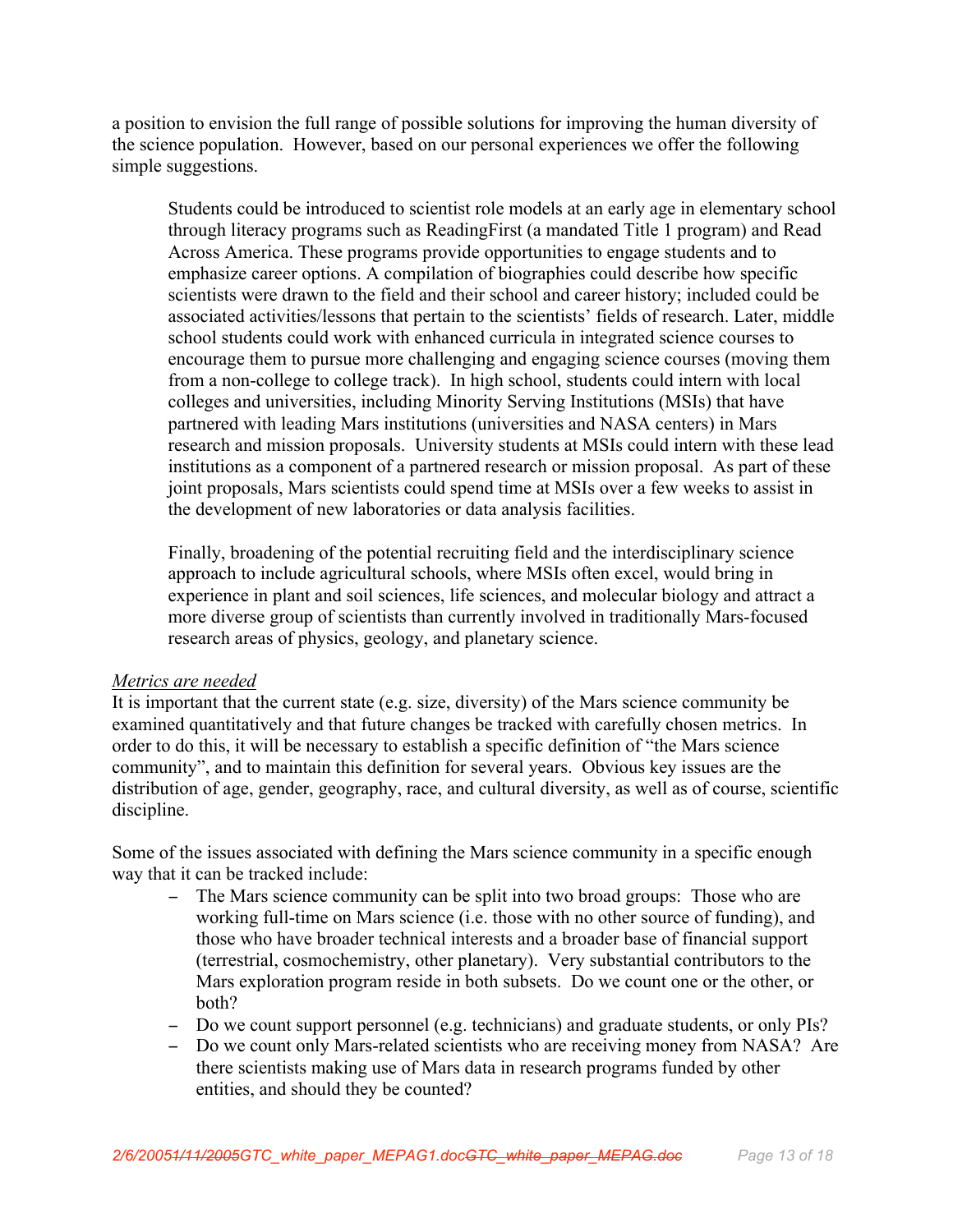- − Is the key metric dollars or numbers of scientists?
- − Do we have a systematic and appropriate means of collecting the data and keeping it up to date?

A small group of scientists should be charged with developing the required definition.

#### *The cross-cutting nature of the possible solutions.*

We have identified six areas of issues and concerns in the general topic of Growing and Strengthening the Mars science community, and over double that number of implementable solutions. During the retreat, it became apparent that several of the solutions apply to more than one of the issues and concerns. These relationships are illustrated in Table 2.

Table 2. The cross-cutting nature of many of the solutions.

| ion #            | <b>Solut DESCRIPTION</b>                                                                                                            | A.<br>Enhance<br>and<br>stabilize<br>funding<br>for science<br>research | <b>B.</b><br><b>Increase</b><br>opportun<br>ity for<br>involvem<br>ent in<br><b>Mars</b><br>flight<br>missions | C.<br><b>Increase</b><br>interdiscip<br>linary<br>research<br>opportunit<br>ies | D. Increase<br>availability<br>of data and<br>results | E.<br><b>Increase</b><br>opportunit<br>ies for<br>training<br>and<br>funding<br>for early-<br>career<br>scientists | F.<br><b>Increase</b><br>the<br>number,<br>diversity,<br>and<br>interest<br>level of<br>potential<br>future<br>scientists |
|------------------|-------------------------------------------------------------------------------------------------------------------------------------|-------------------------------------------------------------------------|----------------------------------------------------------------------------------------------------------------|---------------------------------------------------------------------------------|-------------------------------------------------------|--------------------------------------------------------------------------------------------------------------------|---------------------------------------------------------------------------------------------------------------------------|
| 1                | Enhance existing R&A programs                                                                                                       | <b>HIGH</b>                                                             |                                                                                                                | <b>MED</b>                                                                      |                                                       | <b>MED</b>                                                                                                         |                                                                                                                           |
| $\overline{2}$   | Create intern program for flight<br>missions                                                                                        |                                                                         | <b>HIGH</b>                                                                                                    |                                                                                 |                                                       | <b>HIGH</b>                                                                                                        | <b>HIGH</b>                                                                                                               |
| 3                | Convene technical workshops and<br>symposia that bring Mars scientists<br>together with terrestrial researchers                     |                                                                         |                                                                                                                | <b>HIGH</b>                                                                     |                                                       |                                                                                                                    |                                                                                                                           |
| 4                | Expand NASA NRAs that call for<br>interdisciplinary research involving co-<br>investigators in multiple disciplines                 |                                                                         |                                                                                                                | <b>HIGH</b>                                                                     |                                                       |                                                                                                                    |                                                                                                                           |
| 5                | Support extended visits by Mars<br>scientists to academic departments                                                               |                                                                         |                                                                                                                | <b>HIGH</b>                                                                     |                                                       |                                                                                                                    |                                                                                                                           |
| 6                | Reconcile pointing and timing<br>discrepancies that currently make it<br>difficult to geometrically register Mars<br>datasets       |                                                                         |                                                                                                                |                                                                                 | <b>HIGH</b>                                           |                                                                                                                    |                                                                                                                           |
| $7\phantom{.0}$  | Support the development of user-<br>friendly software tools that allow many<br>more researchers to access and analyze<br>Mars data. |                                                                         | <b>HIGH</b>                                                                                                    |                                                                                 | <b>HIGH</b>                                           | <b>HIGH</b>                                                                                                        |                                                                                                                           |
| 8                | Publish online journals that offer rapid<br>peer review and open full text access                                                   |                                                                         |                                                                                                                | <b>HIGH</b>                                                                     | <b>HIGH</b>                                           | <b>MED</b>                                                                                                         |                                                                                                                           |
| $\boldsymbol{9}$ | Develop proposal selection criteria for<br>both mission and R&DA programs<br>related to the involvement of young<br>scientists      | <b>HIGH</b>                                                             | <b>HIGH</b>                                                                                                    |                                                                                 |                                                       | <b>HIGH</b>                                                                                                        |                                                                                                                           |
| 10               | Create rigorous, cross-institutional<br>education and training program<br>("University of Mars")                                    |                                                                         |                                                                                                                |                                                                                 |                                                       | <b>HIGH</b>                                                                                                        |                                                                                                                           |
| 11               | Young scientist involvement                                                                                                         |                                                                         |                                                                                                                |                                                                                 |                                                       | <b>HIGH</b>                                                                                                        | <b>MED</b>                                                                                                                |
| 12               | Create specific element of Mars EPO<br>that will reach future scientists                                                            |                                                                         |                                                                                                                |                                                                                 |                                                       |                                                                                                                    | <b>HIGH</b>                                                                                                               |
| 13               | Support undergraduate directed lectures<br>or lecture series                                                                        |                                                                         |                                                                                                                |                                                                                 |                                                       | <b>HIGH</b>                                                                                                        | <b>HIGH</b>                                                                                                               |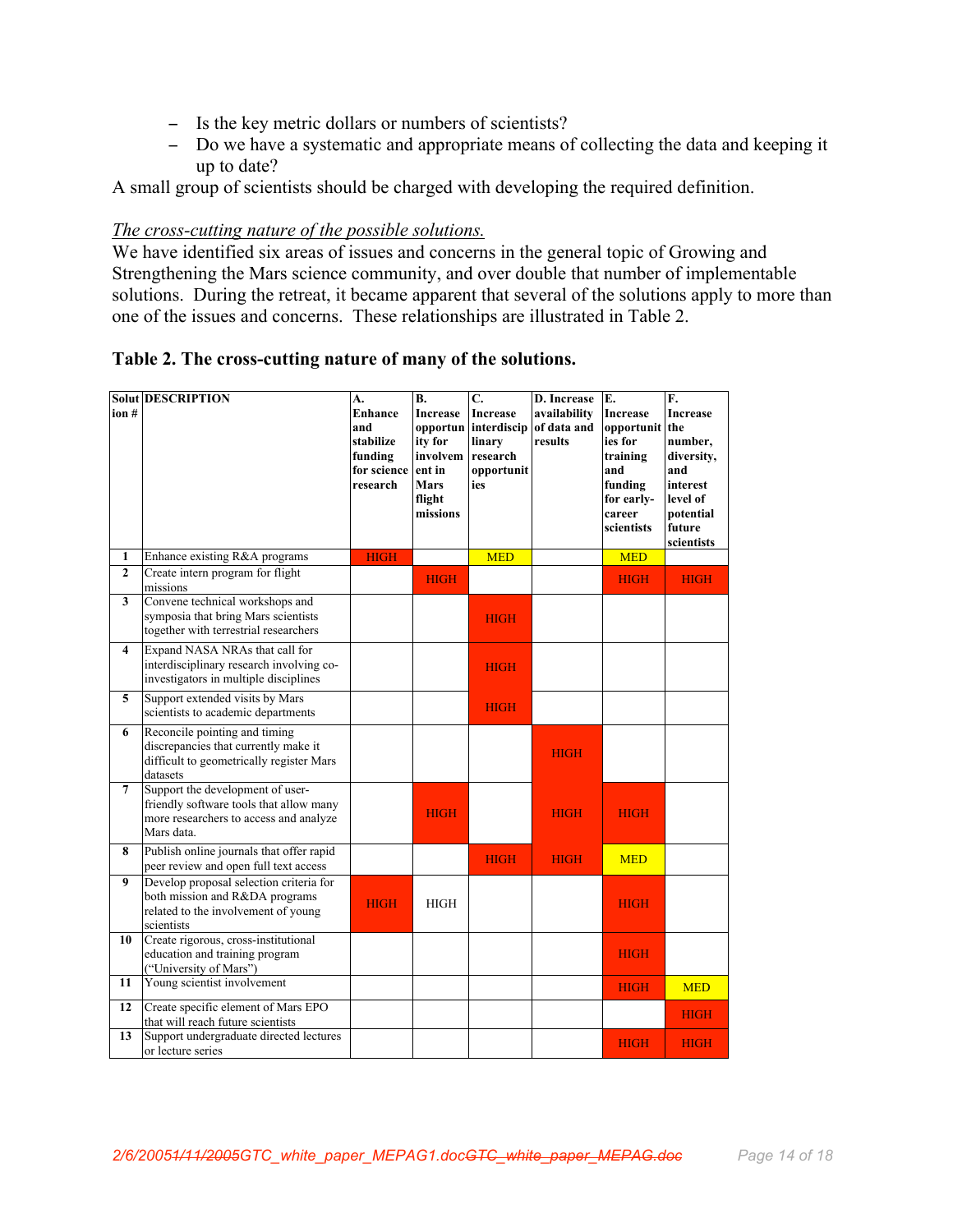#### *Solution priorities.*

All of the possible solutions described above would have, if implemented, a beneficial impact on NASA Mars exploration program and on the science community that it supports. However, we recognize that it may not be possible to implement them all. In assessing the relative priority of the possible solutions, it was necessary to recognize that there is a rather wide range of opinion at the retreat. Despite this variation, several conclusions were drawn.

- − Enhancing the existing R&A programs is thought to have a significantly greater value than the other solutions, but it is recognized that it also has a significantly greater cost. Nevertheless, this solution is very strongly endorsed as addressing the most aspects of the challenge quickly and effectively.
- − A HIGH priority is given to the intern program for flight missions. It is a solution that is relatively easy to implement, has extremely high-value, and a relatively low cost. The two information management solutions are rated as HIGH priority. At first glance information management may not appear to have an immediate connection to growing the community, but our view is that this constitutes a critical barrier to the entry of new people. Many of the other solutions will not come to fruition if the barriers to information dissemination are not solved. Also rated in the category of HIGH priority are improving the effectiveness of scientific public outreach, broadening the multidisciplinary character of Mars science, and strengthening existing graduate education programs.

The improvement of the human diversity of the Mars science community, e.g. ethnicity is highly desirable. And, although accomplishing this by means of establishing specific proposal selection criteria is rated LOW in Table 3, this is a reflection of our strong sense that changes in this area happen will occur only in the context of the other solutions; not as a stand-alone action.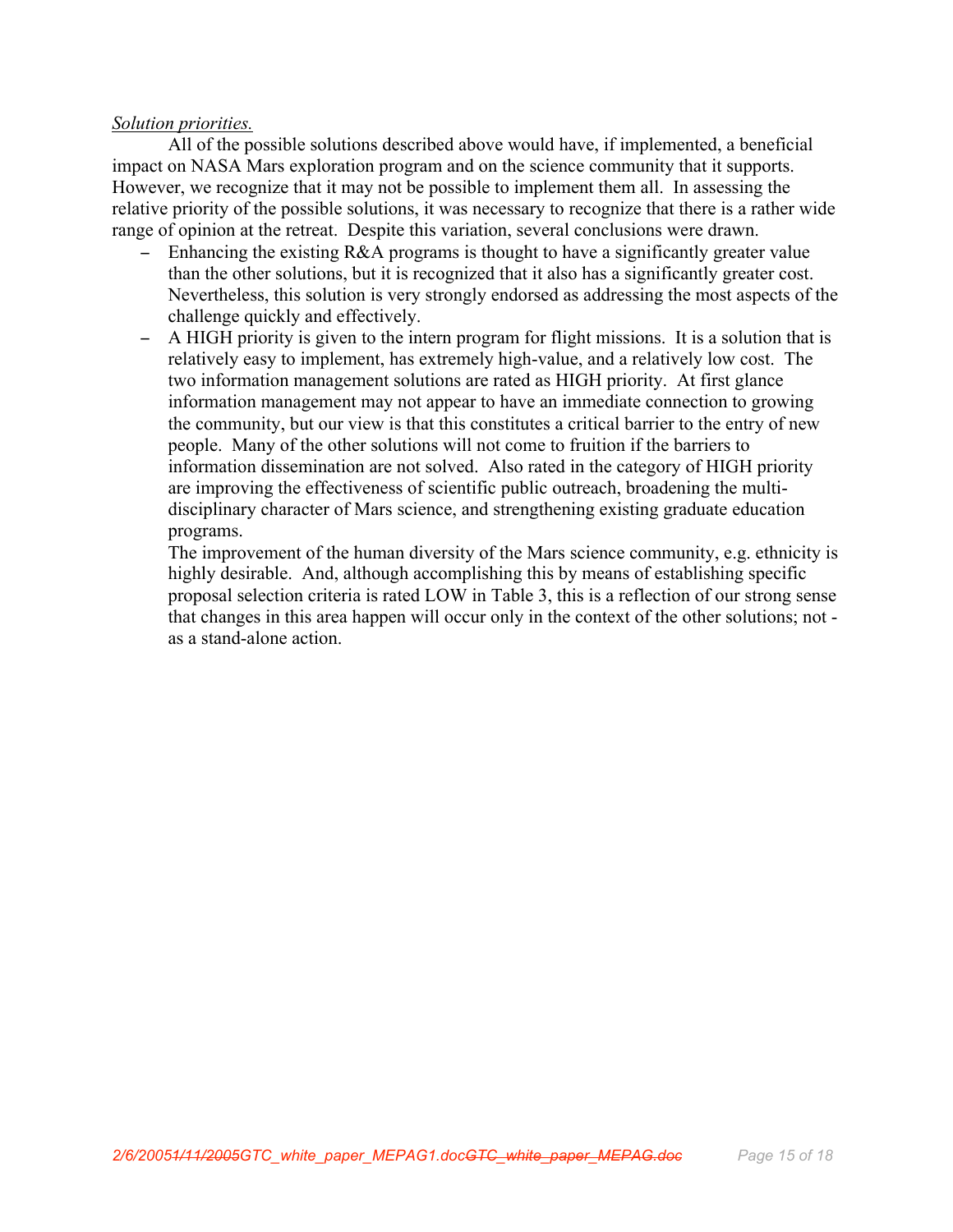| Table 3. Relative priority of the solutions discussed in this report.                                                |                                                                                                                                                                                                            |                                                                                           |                 |  |
|----------------------------------------------------------------------------------------------------------------------|------------------------------------------------------------------------------------------------------------------------------------------------------------------------------------------------------------|-------------------------------------------------------------------------------------------|-----------------|--|
|                                                                                                                      |                                                                                                                                                                                                            |                                                                                           |                 |  |
|                                                                                                                      |                                                                                                                                                                                                            |                                                                                           |                 |  |
|                                                                                                                      | <b>Solution   Concern</b>                                                                                                                                                                                  |                                                                                           | <b>RELATIVE</b> |  |
| #                                                                                                                    | #                                                                                                                                                                                                          | <b>DESCRIPTION</b>                                                                        | <b>PRIORITY</b> |  |
|                                                                                                                      |                                                                                                                                                                                                            | This solution has a much higher value and cost, and is separated from the other solutions |                 |  |
| 1                                                                                                                    | A                                                                                                                                                                                                          | Enhance the existing R&A programs                                                         | V. HIGH         |  |
|                                                                                                                      |                                                                                                                                                                                                            | Listed in decreasing order of approximate overall priority                                |                 |  |
| $\overline{2}$                                                                                                       | B                                                                                                                                                                                                          | an intern program for flight missions                                                     | <b>HIGH</b>     |  |
|                                                                                                                      |                                                                                                                                                                                                            | support the development of user-friendly software tools that will                         |                 |  |
| $\overline{7}$                                                                                                       | D                                                                                                                                                                                                          | allow many more researchers to access and analyze Mars data.                              | <b>HIGH</b>     |  |
|                                                                                                                      |                                                                                                                                                                                                            | reconcile pointing and timing discrepancies that currently make it                        |                 |  |
| 6                                                                                                                    | D                                                                                                                                                                                                          | difficult to geometrically register Mars datasets                                         | M/H             |  |
|                                                                                                                      |                                                                                                                                                                                                            | create a specific element of Mars EPO that will reach future                              |                 |  |
| 12                                                                                                                   | F                                                                                                                                                                                                          | scientists                                                                                | M/H             |  |
|                                                                                                                      |                                                                                                                                                                                                            | NASA NRAs that calls for interdisciplinary research involving co                          |                 |  |
| $\overline{\mathbf{4}}$                                                                                              | $\mathbf C$                                                                                                                                                                                                | investigators in multiple disciplines                                                     | M/H             |  |
|                                                                                                                      |                                                                                                                                                                                                            | Strengthen graduate education programs by adding selection                                |                 |  |
| 9                                                                                                                    | E                                                                                                                                                                                                          | criteria which support student involvement.                                               | M/H             |  |
| 11                                                                                                                   | E                                                                                                                                                                                                          | End-to-end student involvement                                                            | <b>MED</b>      |  |
|                                                                                                                      |                                                                                                                                                                                                            | A rigorous, cross-institutional education and training program                            |                 |  |
| 10                                                                                                                   | E                                                                                                                                                                                                          | (tentatively dubbed "University of Mars")                                                 | <b>MED</b>      |  |
|                                                                                                                      |                                                                                                                                                                                                            | convene technical workshops and symposia that bring Mars                                  |                 |  |
| $\mathbf{3}$                                                                                                         | $\mathbf C$                                                                                                                                                                                                | scientists together with terrestrial researchers                                          | <b>MED</b>      |  |
|                                                                                                                      |                                                                                                                                                                                                            | publication in online journals and that offer rapid peer review and                       |                 |  |
| 8                                                                                                                    | D                                                                                                                                                                                                          | open full text access                                                                     | <b>MED</b>      |  |
| 13                                                                                                                   | $\overline{\mathsf{F}}$                                                                                                                                                                                    | undergraduate directed lectures or lecture series                                         | <b>LOW</b>      |  |
| 5                                                                                                                    | $\mathbf C$                                                                                                                                                                                                | Extended visits by Mars scientists to academic departments                                | <b>LOW</b>      |  |
| Note: All of these solutions will be beneficial. The criterion used to establish the relative priority in the right- |                                                                                                                                                                                                            |                                                                                           |                 |  |
|                                                                                                                      | hand column was the magnitude and immediacy of the impact. However, some of the solutions in the lower<br>part of this list will have good long-term benefit, and should be considered for implementation. |                                                                                           |                 |  |
|                                                                                                                      |                                                                                                                                                                                                            |                                                                                           |                 |  |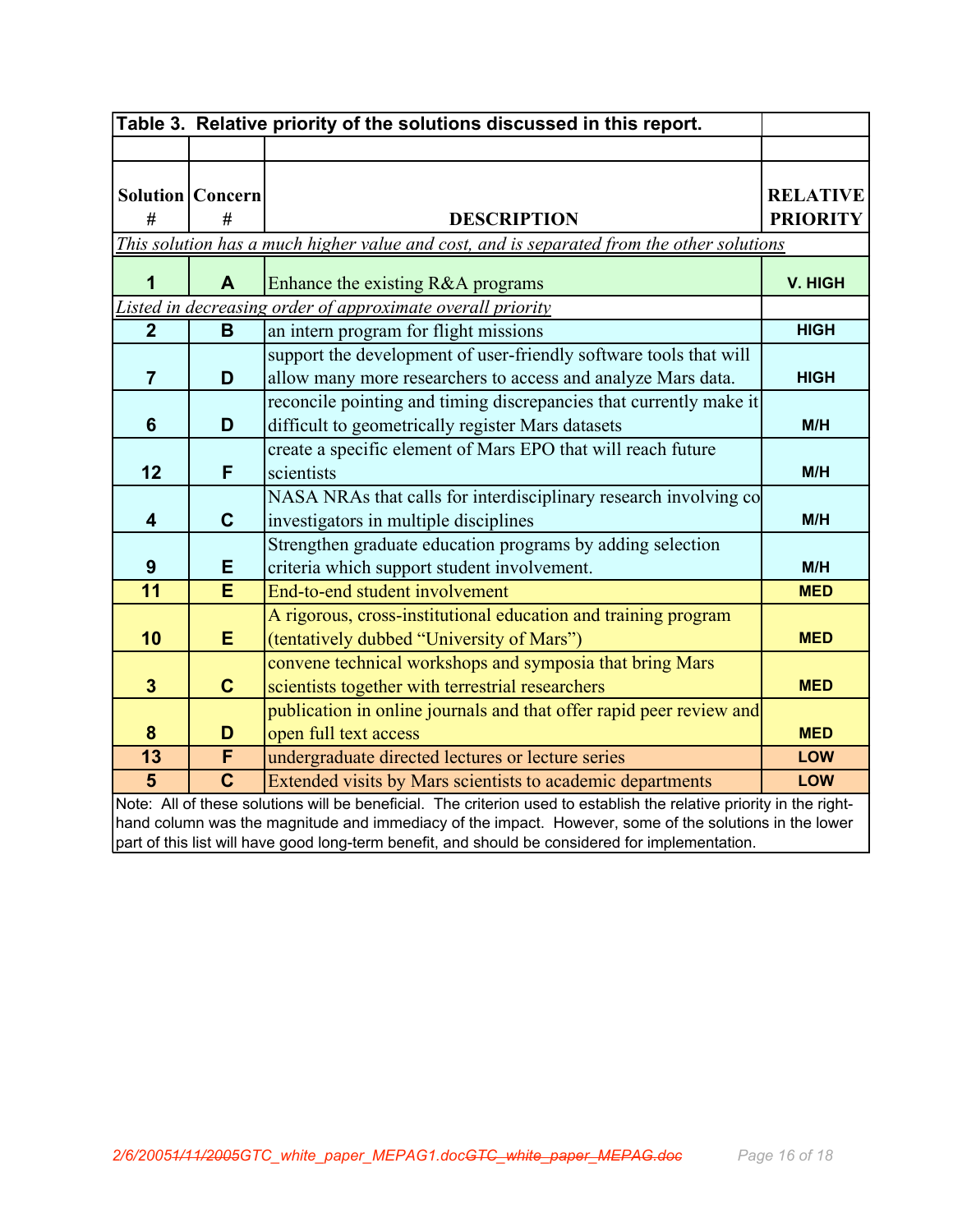# APPENDIX 1. LIST OF MAJOR MARS UNIVERSITIES IN 2003.

The following institutions of higher education (listed alphabetically) receive the lion's share of the Mars funding, and produce a disproportionate share of new Mars-oriented Ph.D. scientists. In part, this reflects the strategic choices made by these institutions regarding their commitment to the Mars exploration program and involves faculty hiring decisions and infrastructure investments. There are perhaps twice as many other universities receiving far less support from NASA for Mars programs that produce many fewer PhD students. The list below constitutes the primary pipeline from which new talent enters the Mars science community in the United States.

Arizona State University Brown University Caltech Cornell Harvard University MIT UCLA University of Arizona University of Colorado University of Hawaii University of Washington Washington University, St. Louis